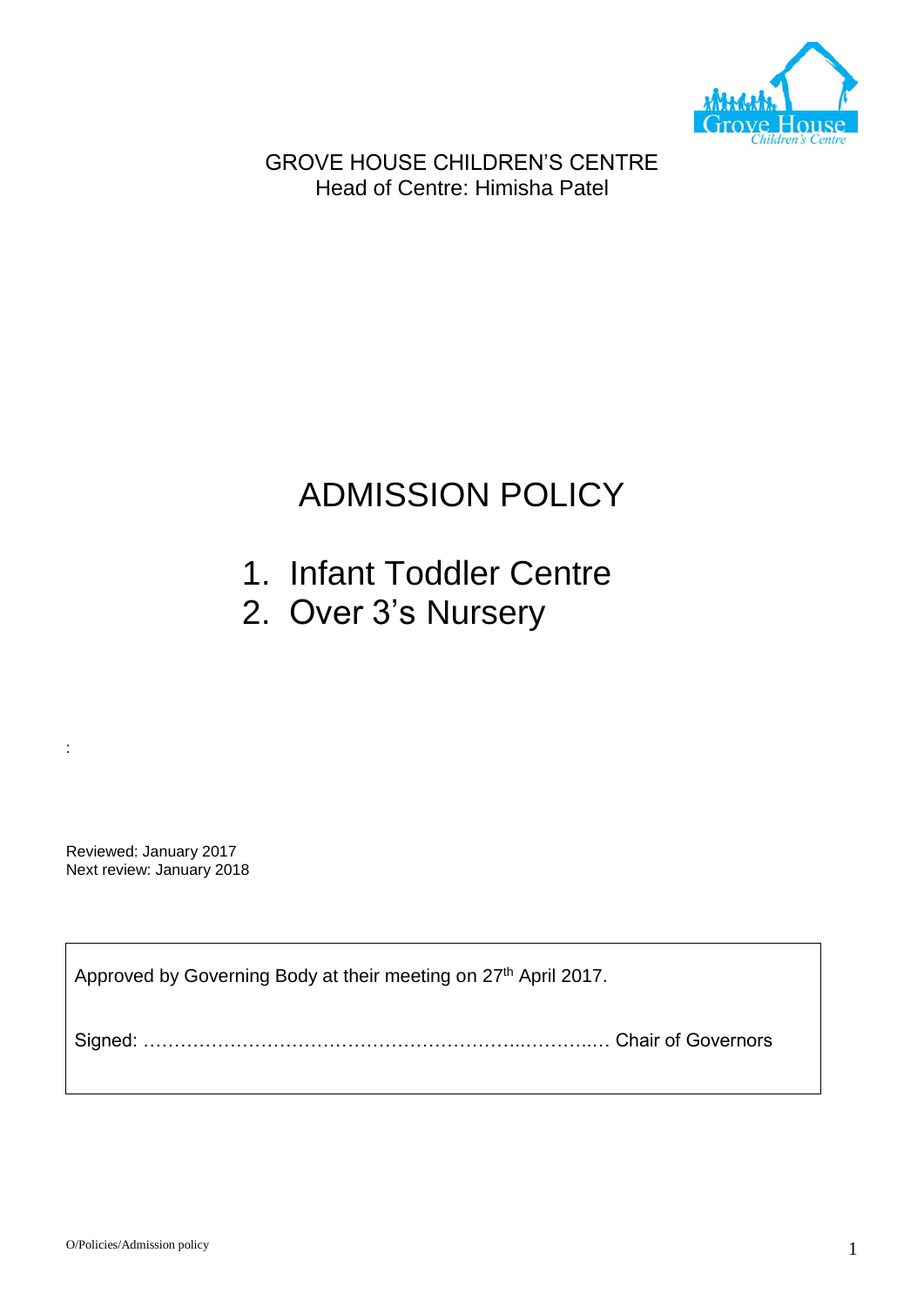#### **Admission Policy**

**Our admissions arrangements are fair and transparent, and do not discriminate on race, religion and belief, gender, disability or socio-economic factors.**

**Exclusions will always be based on the centre's Behaviour Policy. We will closely monitor exclusions to avoid any potential adverse impact and ensure any discrepancies are identified and dealt with**.

We hope this provides you with the necessary information to understand our admissions process.

### **1. Infant and Toddler Centre**

Parent/Carer completes the Children's Centre registration form as an expression of interest in a place. Parent/Carer are asked to provide the birth certificate and where this is not available, the passport to verify date of birth and confirmation of name.

Children can start from the age of 3 months and younger babies on consultation with parents and other agencies.

Priority will be given to children in the following order:

- 1. A child with special needs or referral made through external agencies and at the discretion of the Head of Centre.
- 2. Staff children (for recruitment and retention purposes)
- 3. Siblings of children already in the Nursery
- 4. By date of registration for a place in the Centre

An **official visit** is arranged nearer to when a place is likely to become available and is an opportunity to be shown around the Centre and ask any questions that you may have about our provision.

Once start date is offered and accepted by the parent, a refundable deposit of one month's fees will be taken to secure the place on completion of a contract.

A welcome pack containing important information is given to the parents during the settling in week. This includes a start date letter.

**Induction meeting** for parents is held with Head and/or Deputy Head to give information about the centre, services and how children learn and this is also an opportunity for parents/carers to ask questions. Where possible this is held before the child's start date.

**2-year funded places**: Children who are applying for a 2 year funded place will meet with the head of centre when they register. Places will be offered when available in date of birth order, or prioritised on the needs of the child/ family at the discretion of the head.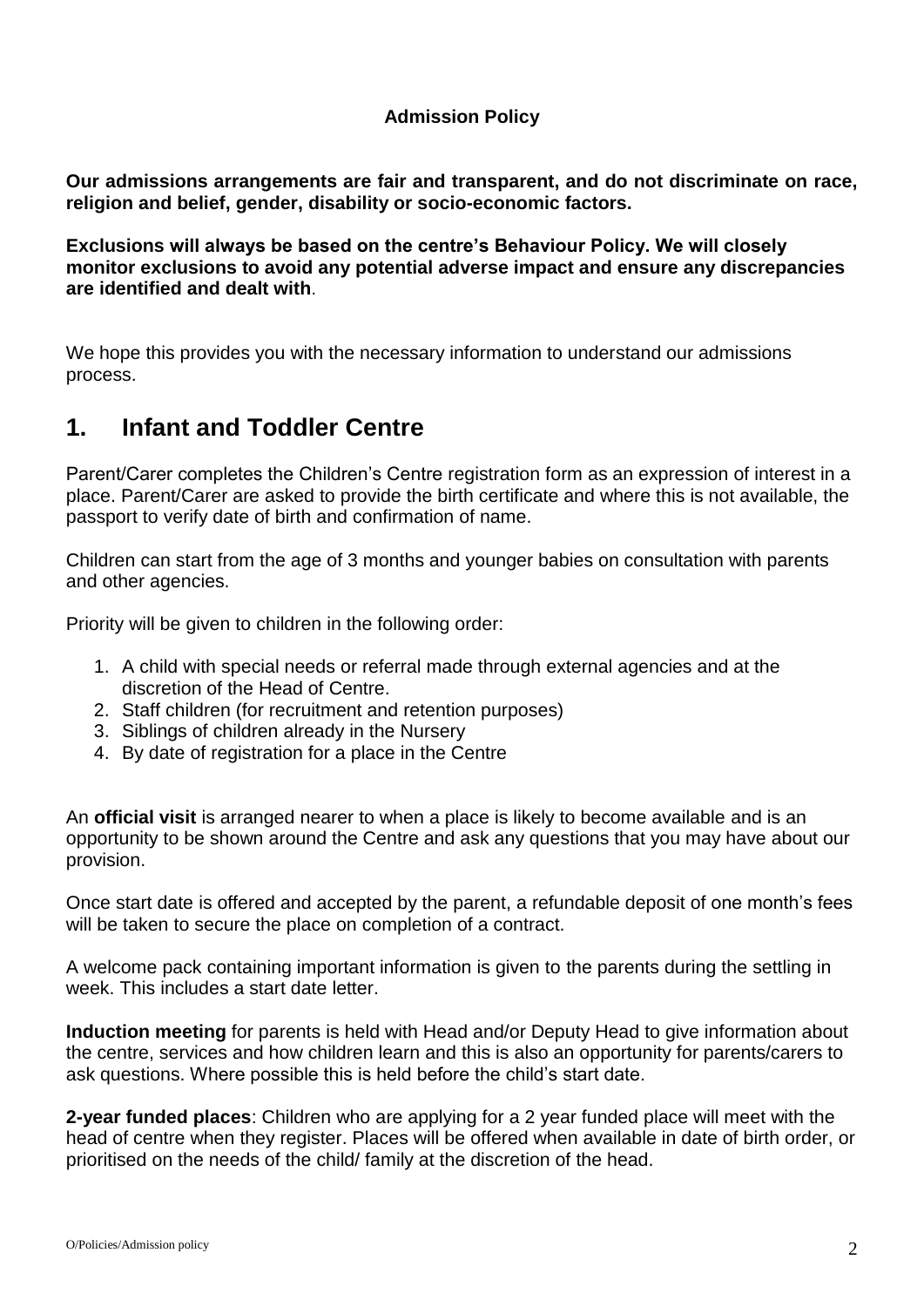Where possible a **Home Visit** is arranged usually during the settling in week. It is a time when the child and the parent can become familiar with staff from the nursery, thus making the settling in period easier. It is also a chance for information to be shared between the staff and the parents about the child or the necessary. This involves two members of staff visiting the home and completing a pre-arranged activity, working alongside the parent and the child.

#### **Settling week:**

Parents are required to bring in the children every day a week prior to starting, The length of time per day is dependent on the sessions required and arranged with the keyworker. In our experience a week is sufficient to settle a child however, some children need longer but fees will be effective from their start date.

There is no charge to parents for the settling in week.

During this week the parent and keyworker will discuss the child's interests, routines and complete an 'all about me' sheet.

#### *On the first day of attendance parents are asked to bring in:*

- Four passport sized photos of your child
- £30 for a book bag, spare clothes bag, ortfolio and school fund

It is important to note that a place in the Infant Toddler Centre does NOT guarantee a place in the Nursery when the child turns 3 however every effort is made to accommodate children when transferring.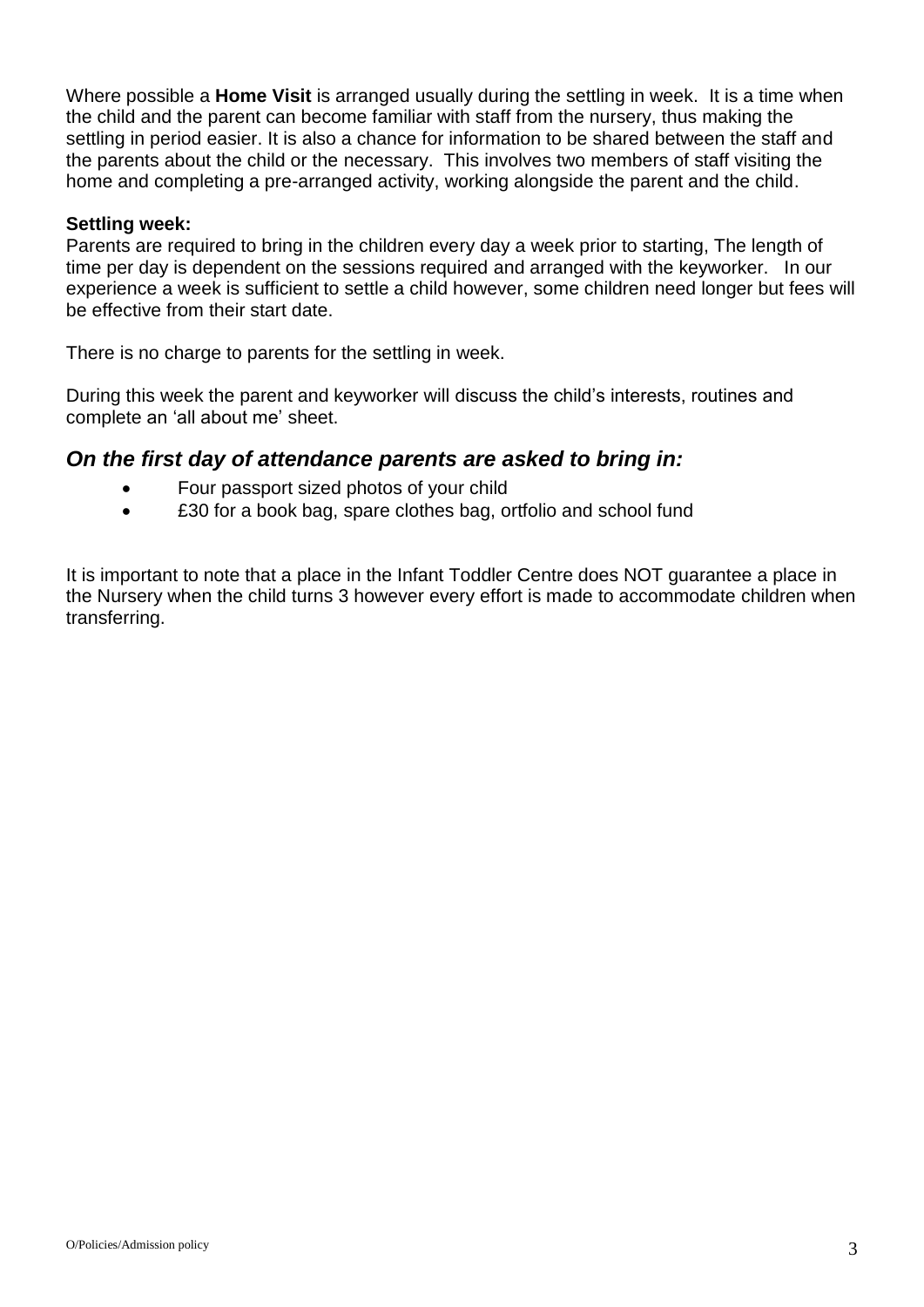## **2. Over 3's Nursery**

Please be aware that admission to the nursery does not guarantee a place in any particular primary school.

All 3-year-old children are entitled to start nursery during the term after their  $3<sup>rd</sup>$  birthday. Children attend nursery until July after their 4<sup>th</sup> birthday. Children attend the nursery on a part time basis for 15 hours (3 hours per day) for either a morning or afternoon session. For 30-hour entitlement, see below.

We also have provision for children to attend extended hours on a fee-paying basis, prices are available on request from the office.

#### **Priority order applied:**

- 1. A child with special needs or referral made through external agencies and at the discretion of the Head of Centre.
- 2. Staff children (for recruitment and retention purposes)
- 3. By date of birth, with older children being given priority
- 4. Siblings of children already attending the Centre
- 5. Those transferring from the ITC

#### **Registration**

They can be registered at any time from birth onwards by completing the Children's Centre registration form. The parent/carer is asked to provide the birth certificate and where this is not available, the passport to verify date of birth and confirmation of name.

#### **Open Day**

Parents are invited to an Open Day at the nursery, this is an opportunity for the parents to look around the nursery and gain an understanding of how the curriculum is delivered and ask any questions they may have.

#### **Part time places**

Part time places are offered according to the above criteria and chronological order of the children (eldest to youngest). Whenever possible, these places are offered half a term in advance.

#### **30-hour entitlement**

From September 2017 we will offer 30-hour funded provision for eligible 3 / 4 year old children. Parents are offered places on a first come, first serve basis, on the production of an eligible voucher code. Parents will not be offered a place or put on the waiting list without the relevant voucher code.

#### **Home-visits**

Wherever possible, prior to the child starting, the opportunity for a home-visit is offered to the parent. It is a time when the child and the parent can become familiar with staff from the nursery, thus making the settling in period easier. It is also a chance for information to be shared between the staff and the parents about the child or the necessary. This involves two members of staff visiting the home and completing a pre-arranged activity, working alongside the parent and the child.